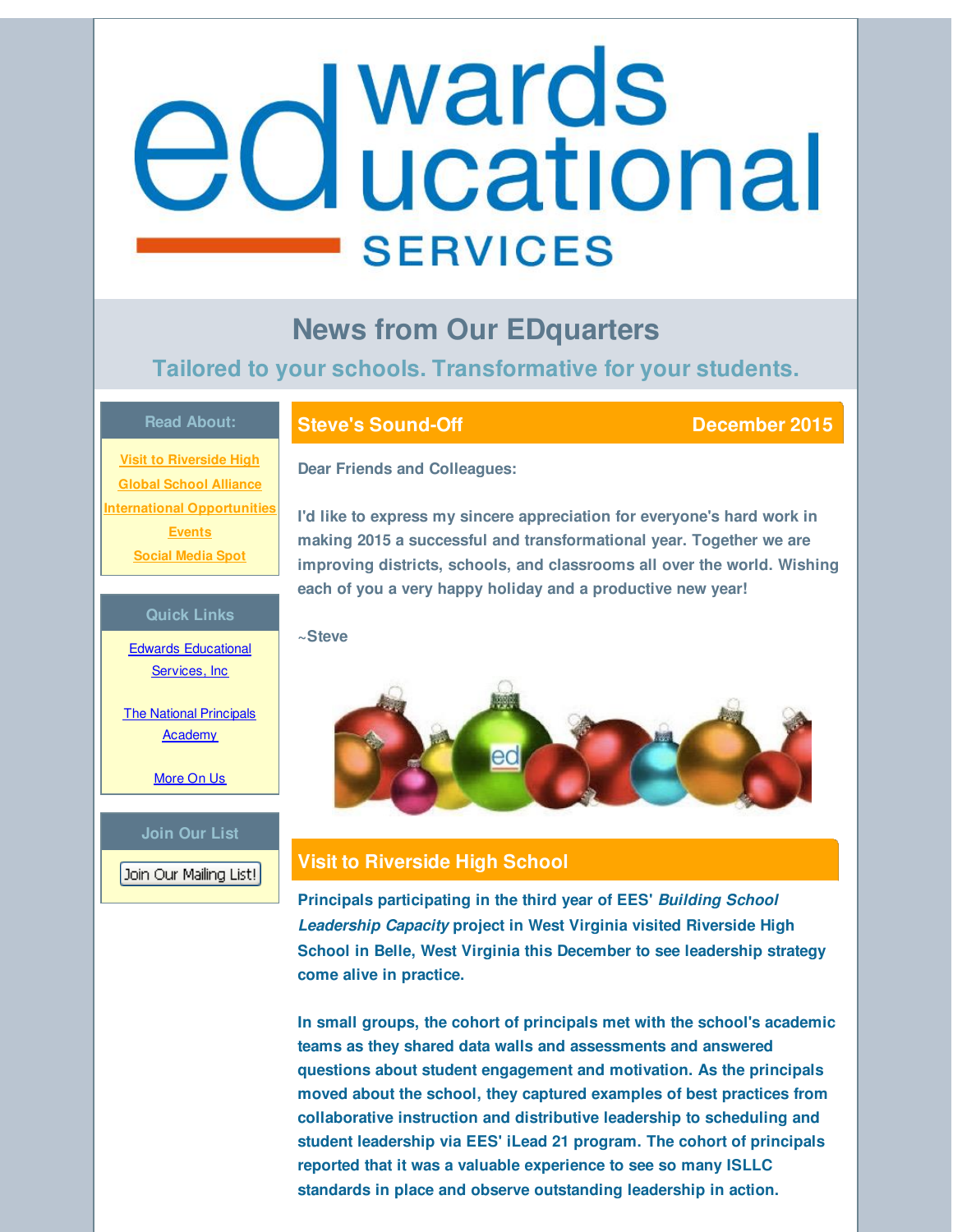**Many thank to Riverside High School for hosting and helping change mindsets from "I wonder..." to "I Can!"**





#### **Global School Alliance**

**Lene Jensby Lange, Head of the Global School Alliance (GSA) and Founder of Autens Future Schools in Denmark recently published an article on India Today concerning how classrooms can be reinvented to nurture a sense of creativity in the next generation.**

**"School buildings across the world are rapidly turning into museums of early last century learning. Not because they change, but because they don't. Meanwhile everything in them is about to change. Traditional, industrial-style school design with long corridors of similar classrooms and identical desks in rows models a learning culture that is no longer relevant.**

#### *HOW DO WE LEARN?*

**What does engaging contemporary learning look like? We do in fact have**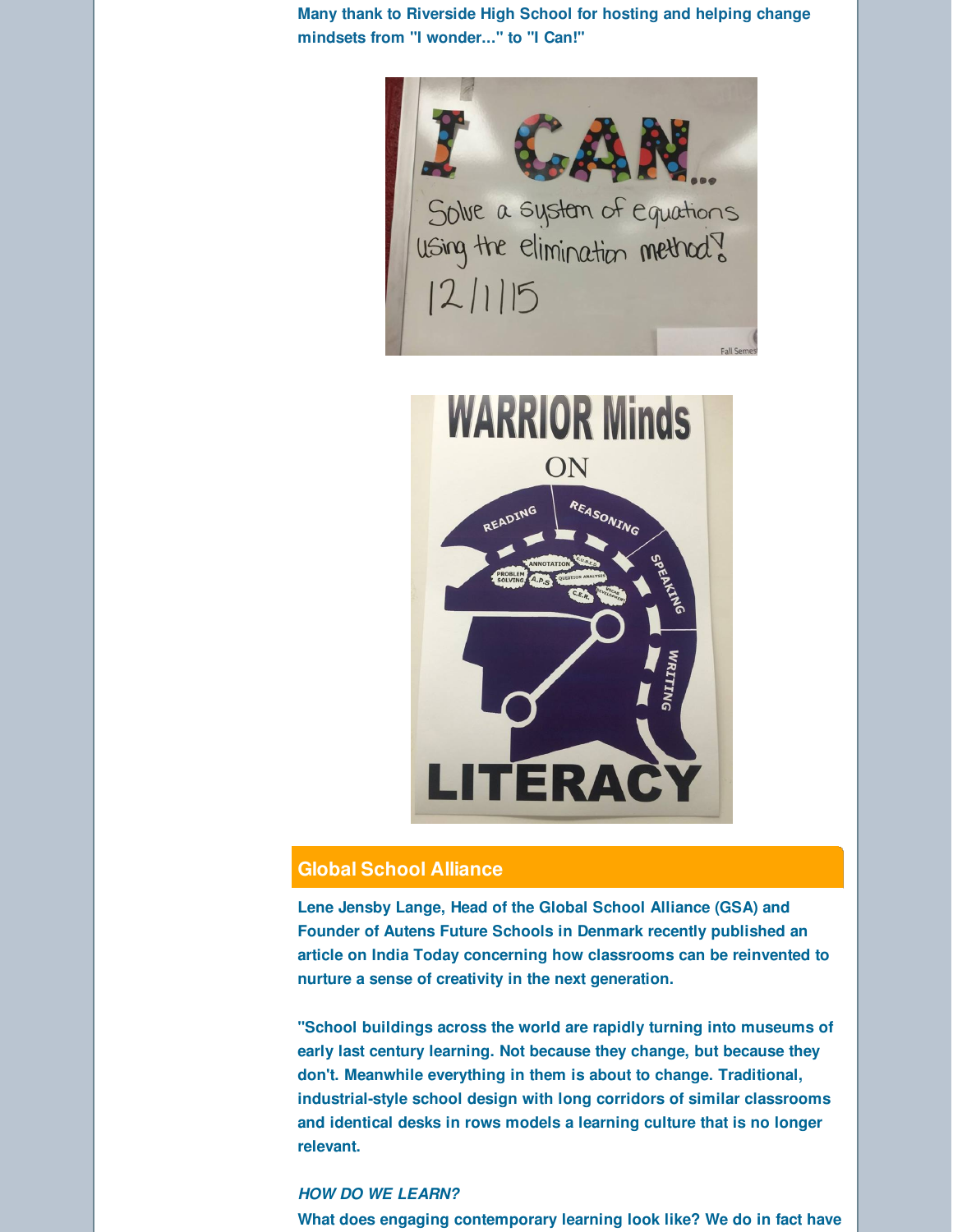**very accurate knowledge of what works. When a person is engaged in meaningful work, which they can relate to, preferably collaborative, experiential and hands-on, working on the border of their competencies and enjoying the process, powerful learning can take place. Schools today need to be educating children for a changing global world in which most future jobs have not yet been created. Make no mistake; being able to memorize a lot of facts is not going to cut it. Our children need to become independent thinkers, emphatic collaborators, innovators and powerful communicators with a lifelong motivation to learn."**

#### **Click for full [article](http://r20.rs6.net/tn.jsp?f=001y1ltD-1ldJDzDiVwNHG-Es5HooYJqU2RTJRjSvwn_LiyjeQXwVNZuLNmxKCbhyurszv_bOP8BT9lJbs2YkbRAX7E8IcPZvOMNkLSsQFvCytAW98t1A_r_1F1glm8pGkzT3qnSQwZs24rJNZsj0uByysirwxNjUMQ2nsYkiVMlJhJRQChUXmrL_Jc8q0wU3HIEOE5Dh0knUsYISGpSAkDdrlDUw8XXncjaOQKUKaomaB4F5YVV83PV8aIz2qiTezceudyvSAiYkyJd5155b01_zR983xmkJ7S&c=&ch=)**

#### **International Opportunities**

- **We are looking for certified teachers to teach kindergarten in Dailian, China starting Fall 2016. Interested persons please send a resume and any questions about this exciting opportunity to Michelle at michelle@edwardsedservices.com!**
- **Do you have an innovation that improves the art of teaching? Consider submitting it to the International Convention on Inventions in the Classroom sponsored by the [Khaitan](http://r20.rs6.net/tn.jsp?f=001y1ltD-1ldJDzDiVwNHG-Es5HooYJqU2RTJRjSvwn_LiyjeQXwVNZuLNmxKCbhyurDeluw4j6s49rRWYHQDLpaD6E_a5o8H7lpIz5YyT6nPkq3qyXfTXhwLD4sI2SnXRySxl8HvJZpfWd8GOKPzz0zwFoLdN8_FFSYLGItk0VOrHeJqYJ1_88fznWEmyAsnJn&c=&ch=) School in India.**
- **WANTED: A qualified educator to serve as principal of The Sagar School for a 2-3 year contract. The [successful](http://r20.rs6.net/tn.jsp?f=001y1ltD-1ldJDzDiVwNHG-Es5HooYJqU2RTJRjSvwn_LiyjeQXwVNZuLNmxKCbhyur1i9sklGqjtIwAh8DSOtrHQNZiBKPjiZeVbBZwBiuzpcLhNsRws0udczIazrl5yij-pq90ItSil1jBaW6dRQFIHFvkRI8UUP1UxVXca-638I9LlkBKCX_RA==&c=&ch=) candidate will be distinguished by his/her integrity, personal vision, moral standards, dignity, patience, energy, and flexibility of approach.**

**For more information about these opportunities, please contact Michelle at michelle@edwardsedservices.com.**

#### **Events**

**2016 National Conference on Bullying & Child [Victimization](http://r20.rs6.net/tn.jsp?f=001y1ltD-1ldJDzDiVwNHG-Es5HooYJqU2RTJRjSvwn_LiyjeQXwVNZuPzWhGKwPAxEsVo_Npx8aRArT9_Zx-ZpkXCGryRqHE0YOSMwjK3AEpPHDhMPEODfpBX230q-vVq_8dG23iLlgZ6pILLQDKNY_96mnX4256saJnIDmJCtO_Wm5cyXpQRW1HKAvlnB-YIcFDe6Gim_-9M=&c=&ch=), February 21- 24, 2016 at the Doubletree Hotel at Seaworld in Orlando, Florida. This conference brings together the most knowledgeable and internationally renowned keynote presenters into one forum to provide the highest quality professional development possible in one conference.**



**National Youth-at-Risk Conference, March 6-8, 2016 at the Hyatt Regency**